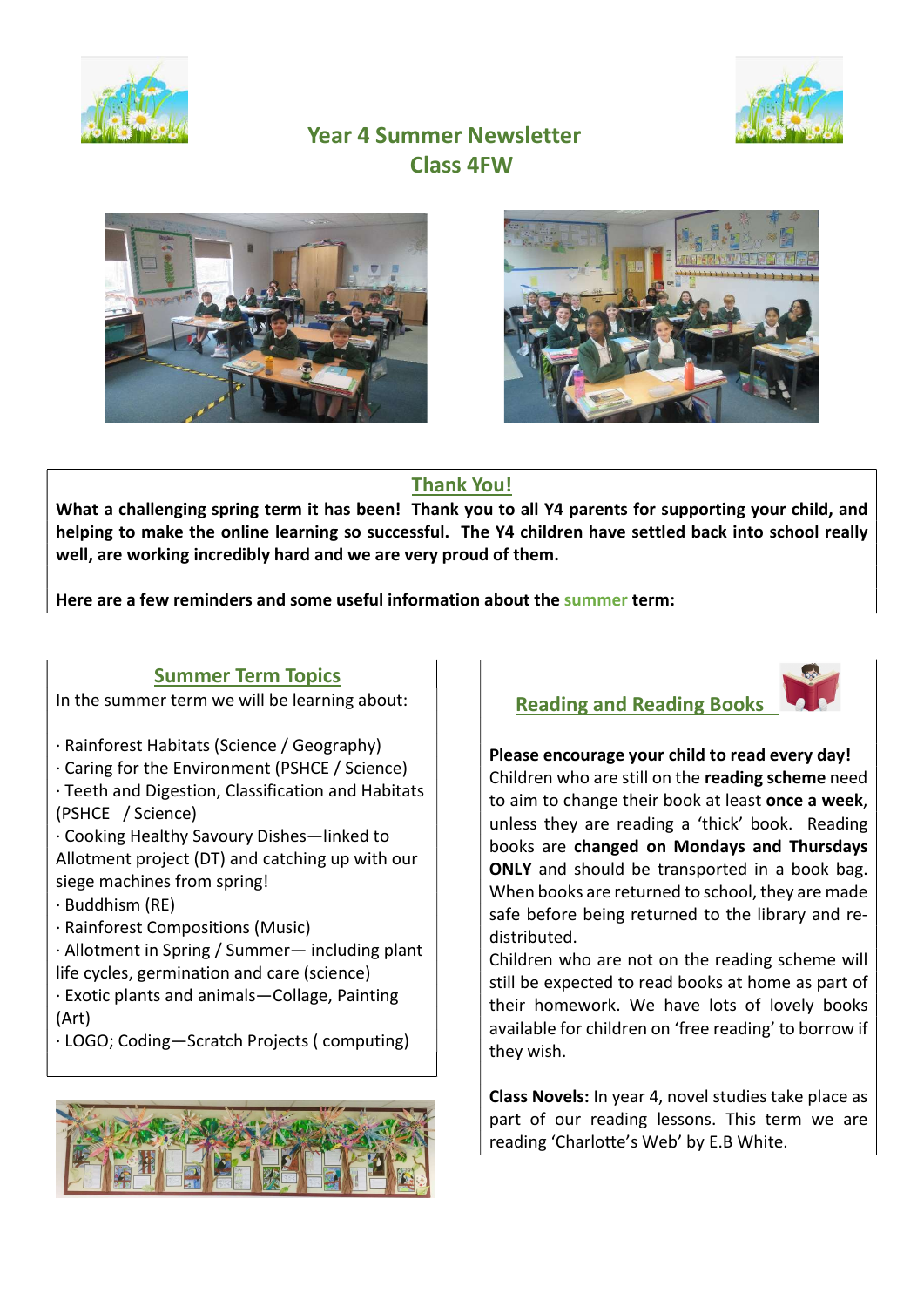# **Spelling ()**

Spellings are set every week and tested the following Friday. Spellings lists will continue to be uploaded onto SeeSaw for the children to access and learn throughout the week. It is imperative that your child THOROUGHLY LEARNS their spellings in order to reach the expected standard for Year 4.

### Honework

Homework will continue to be set via SeeSaw on Thursdays and should be completed by the following Tuesday if possible. Tasks will be varied and will link to class work. The class teacher will comment on finished work on SeeSaw.



# Multiplication Tables

By the end of Year 4, pupils are expected to be able to recall ALL multiplication tables up to 12x12. Please continue to encourage your child to use Timestables Rockstars to help with this. We have a weekly tables progress test in class every Friday.



This term we will continue to work on improving **handwriting skills**. Most children have already earnt their 'pen licence' and can now write in pen in their books. School provides a blue pen for children to use once they have their Pen Licence, but your child may wish to use an erasable pen which you can purchase from most supermarkets, stationers or Amazon. Practising at home will really help your child to improve, so please encourage them to do so, especially with written homework tasks which should be joined and neatly presented.

PE days will be Monday and Fridays for 4FW and Mondays for 4P. PE will take place outdoors – weather permitting. Children should continue to come to school in their PE kits on these days. Suitable winter PE kits consist of jogging bottoms, a T shirt, a sweatshirt or fleece (if possible grey, black and green school colours) and trainers (NOT pumps). Hair longer than shoulder length should be tied back and no jewellery to be worn, unless religious.

PE

Y4 swimming lessons are expected to begin next term: 4P swimming lessons: April 23rd, 30th May 7th, 14th, 21st, 28th 4FW swimming lessons: June 11<sup>th</sup>, 18<sup>th</sup>, 25<sup>th</sup>, July 2<sup>nd</sup>, 9<sup>th</sup>, 16<sup>th</sup>



### Self-isolation Home learning on Seesaw

'Waiting for a Test' Pack - Please only allow your child to complete this if they are off school waiting for a test result for themselves or a member of the household. We have uploaded several maths and English tasks for your child to complete whilst at home. They were uploaded on Seesaw back in September, so you may need to scroll down through the activities to find them.